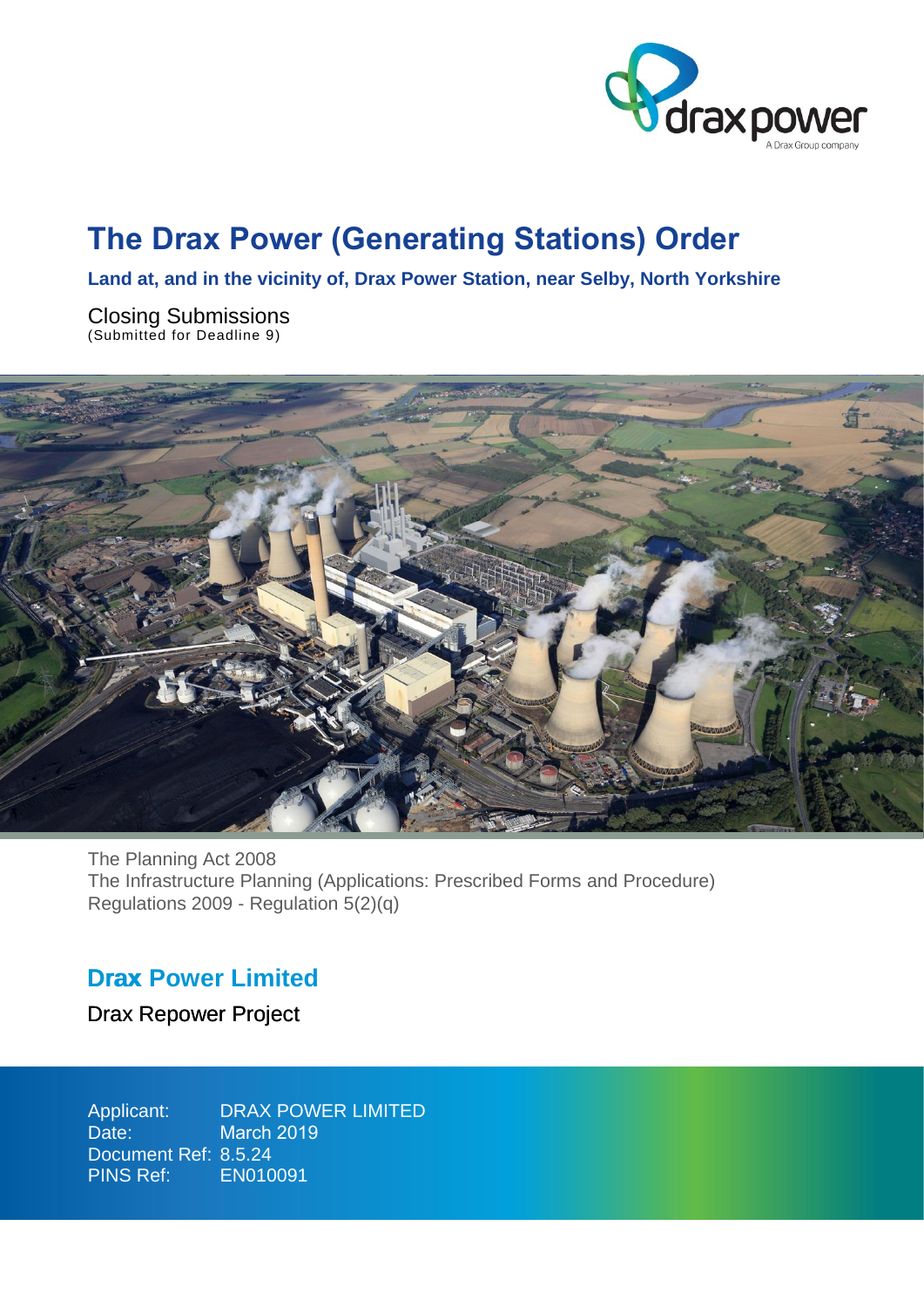l.

## **Document History**

| <b>Document Ref</b>   | 8.5.24                    |                 |
|-----------------------|---------------------------|-----------------|
| <b>Revision</b>       | 001                       |                 |
| <b>Author</b>         | Alexis Coleman            |                 |
| <b>Signed</b>         |                           | Date 28/03/2019 |
| <b>Approved By</b>    | <b>Richard Griffiths</b>  |                 |
| <b>Signed</b>         |                           | Date 28/03/2019 |
| <b>Document Owner</b> | <b>Pinsent Masons LLP</b> |                 |

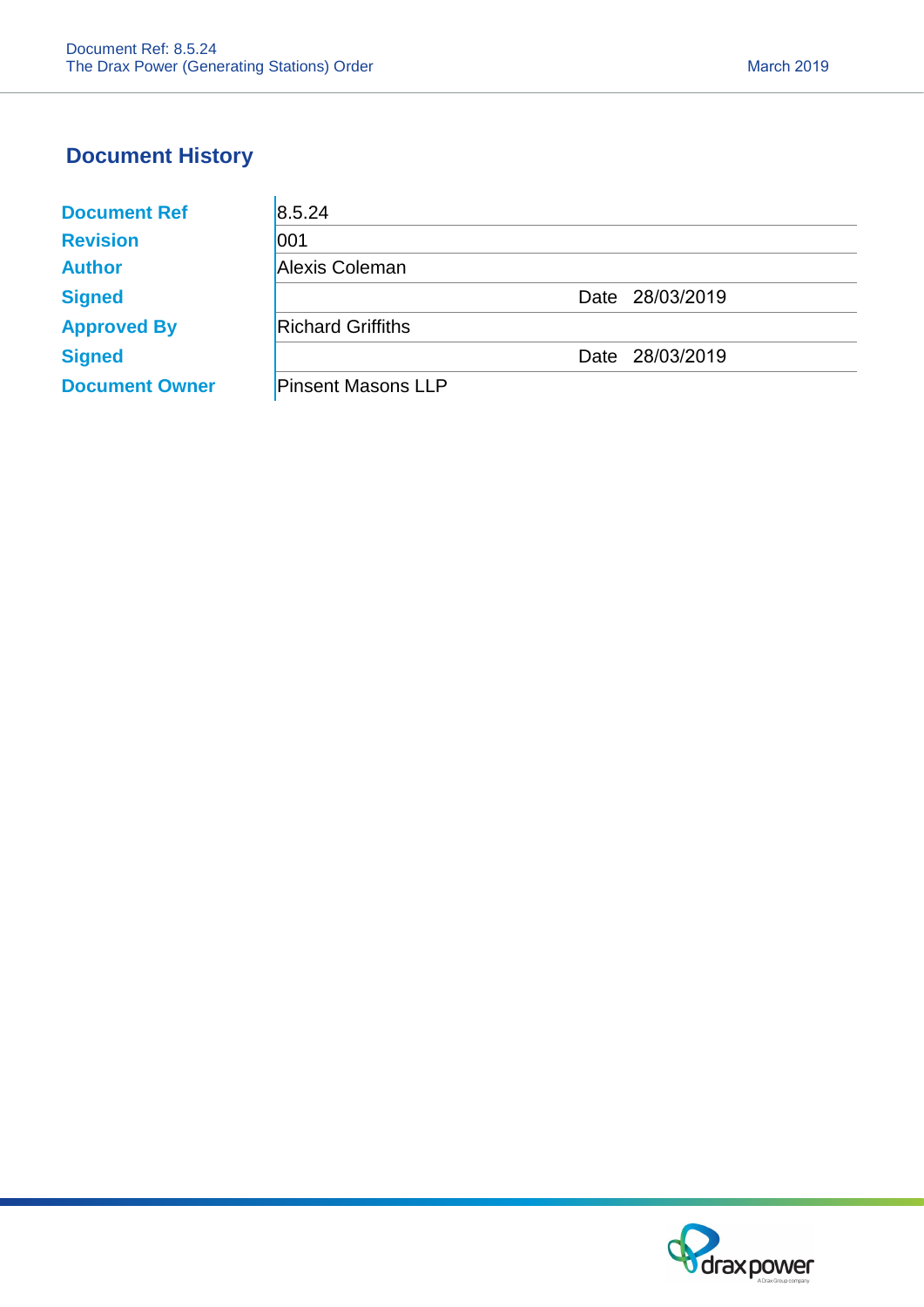#### **Closing submissions on behalf of the Applicant**

1.1 This document draws together the Applicant's submissions made to the Examining Authority during the course of the Examination. This document sets out the Applicant's case in the context of the requirements of section 104 of the Planning Act 2008 ("**PA 2008**"), and provides cross references to where its submissions have been made in more detail.

#### 1.2 **Section 104(2): Having regard to important and relevant matters**

- 1.3 Section 104(2) lists matters the Secretary of State must have regard to. These matters include any local impact report submitted. The Councils jointly submitted a Local Impact Report (REP2-047) which the Applicant responded to (REP3-026). To the extent the Local Impact Report and the Applicant's response highlight differences between the parties, those matters have been resolved during the Examination, as set out in the final signed statement of common ground submitted at Deadline 9, save in relation to the extent of offsetting for adverse landscape effects, which remains a point of disagreement with North Yorkshire County Council ("**NYCC**") only (Selby District Council ("**SDC**") agree with the extent of offsetting as provided by the Applicant, as recorded further below in this document).
- 1.4 Any other matters prescribed in relation to the Proposed Scheme, including the National Policy Statements ("**NPS**"), are covered in the remainder of this note.
- 1.5 The Proposed Scheme's compliance with local planning policy and the National Planning Policy Framework ("**NPPF**") is relevant as a matter which the Secretary of State may consider important and relevant, and the Applicant's position in terms of policy compliance in this respect is set out in the Applicant's Planning Statement (APP-062) and the document submitted at Deadline 9 demonstrating compliance with the revised NPPF (as revised in 2018 and 2019), and is also reflected in the statement of common ground with NYCC and SDC submitted at Deadline 9.

#### 1.6 **Section 104(3): Deciding the application in accordance with NPS**

- 1.7 Section 104(3) provides that the application must be decided in accordance with any relevant NPSs, except to the extent that one or more of subsections (4) to (8) applies. In section 5 of the Applicant's Planning Statement (APP-062), along with Table 2-1 to Appendix 2 to that document, the Applicant has considered and set out the conformity of the Proposed Scheme against the assessment principles, generic impacts and assessment and technology specific considerations of the relevant NPSs (EN-1, EN-2, EN-4 and EN-5). The Planning Statement demonstrates that there is no conflict with the NPS policy and that the Applicant has fully taken into account the guidance contained within the NPSs.
- 1.8 Further documents submitted during the Examination demonstrating the Applicant's compliance with the Energy NPSs include:
	- 1.8.1 landscape and visual effects (*Applicant's Response to Off-Site Mitigation Strategy* (REP6-012), *Applicant's Response to North Yorkshire County Council's and Selby District Council's Position on Landscaping* (REP8-011), and the *Outline Landscape and Biodiversity Strategy* submitted at Deadline 9). Those documents demonstrate that the Applicant has reduced the effects of the Proposed Scheme as far as reasonably practicable. That position is agreed with SDC. Whilst NYCC does not agree with the amount of offsetting provided, that position cannot be taken as suggesting a failure to comply with the NPS requirements, and it appears to accept in this respect that the effects of the Proposed Scheme have been *reduced* as far as reasonable practicable (as opposed to offset), as explained in the documents mentioned, in particular REP8-011; and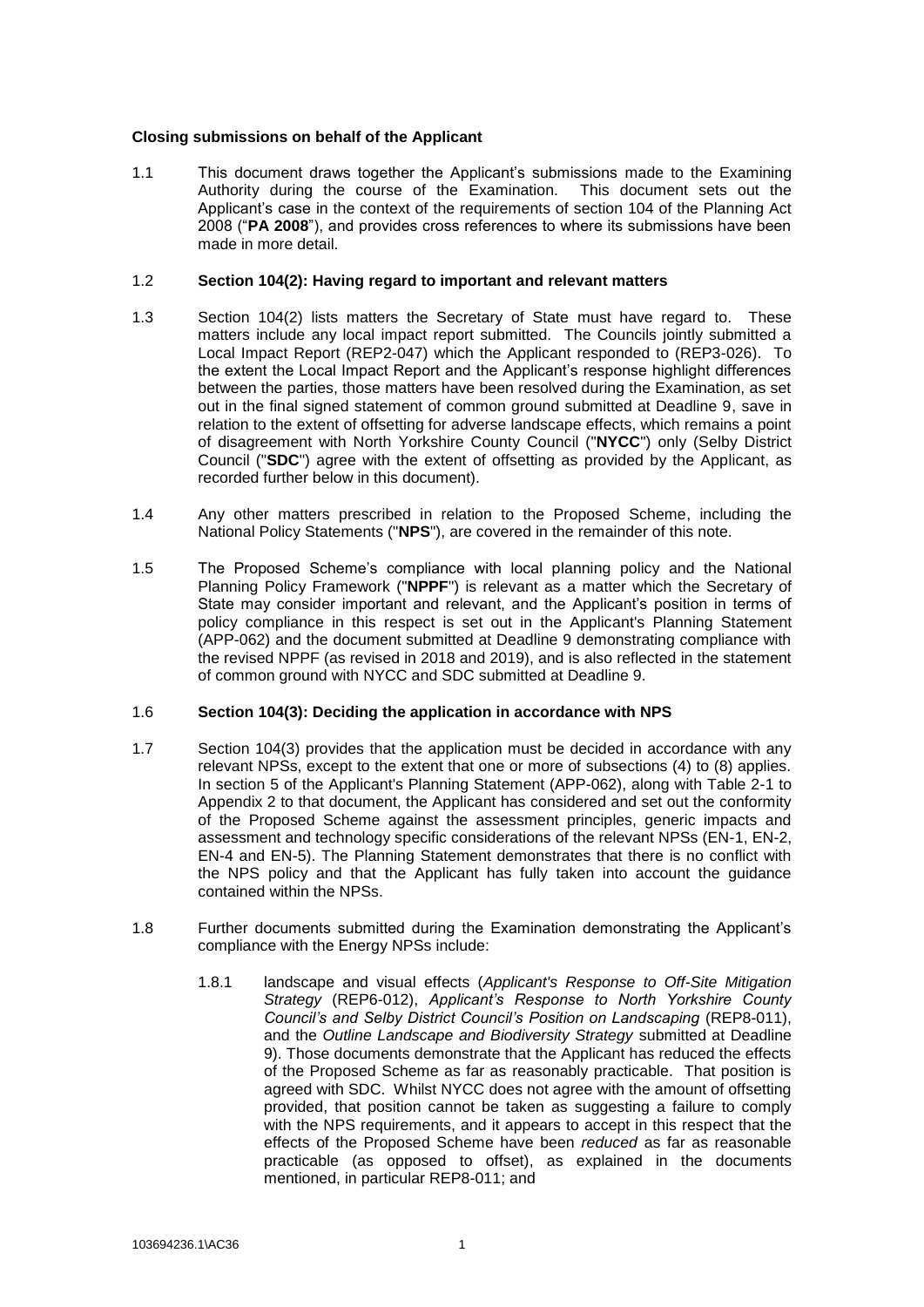- 1.8.2 need, carbon and carbon capture readiness ("**CCR**") (Applicant's Response to ClientEarth's Deadline 6 Submission (REP7-018), Carbon Capture Readiness Statement (REP7-005)).
- 1.9 The anticipated extent of the Proposed Scheme's contribution to the need for energy generation and the weight to be given to this in line with NPS EN-1 is discussed below, in relation to the balancing of factors to be undertake pursuant to section 104(7). In addition, reference should be had to the *Applicant's Response to Written Questions* (REP2-035) and the *Applicant's Response to the Examining Authority's Further Written Questions* (REP6-013).

#### 1.10 **Section 104(7): The planning balance**

- 1.11 The planning balance is carried out pursuant to section 104(7) of the PA 2008 in the context of the NPS policies. That context is set out at the section starting with paragraph 2.4 of the *Applicant's Note on Substantial Weight to be Given to Need and Application of Tests Under S104* (REP5-021) and in summary provides:
	- 1.11.1 NPS EN-1, as re-affirmed by NPS EN-2, establishes the need for fossil fuel electricity generation. If there is a need for fossil fuel electricity generation then logically there is a need for a scheme for fossil fuel electricity generation. Therefore, the ExA and the SoS are told that need for the Proposed Scheme has been demonstrated;
	- 1.11.2 NPS EN-1 requires that substantial weight be given to the contribution that the Proposed Scheme would make towards satisfying the identified need;
	- 1.11.3 the weight, within the floor set of "substantial", that is attributed to the consideration of need in this case should be proportionate to the anticipated extent of the Proposed Scheme's actual contribution to satisfying the need for fossil fuel electricity generation;
	- 1.11.4 there is a presumption in favour of granting consent for the Proposed Scheme; and
	- 1.11.5 the ExA and the SoS then has to balance the Proposed Scheme's adverse impacts against its benefits (as per EN-1 paragraph 4.1.3, the latter includes the substantial weight that must be given to the Proposed Scheme's contribution to satisfying the identified need, with the weight within the floor set of "substantial" left to the ExA and the SoS as per paragraph 3.2.3 of EN-1).
- 1.12 Submissions made during the course of the Examination relevant to the legislative and policy requirements with respect to the balancing exercise to be undertaken are at paragraphs 2.1 to 2.20 of the *Applicant's Note on Substantial Weight to be Given to Need and Application of Tests Under S104* (REP5-021) and in answer to further written question ANC 2.1 set out in *Applicant's Responses to Examining Authority's Further Written Questions* (REP6-013). The *Applicant's Response to ClientEarth's Deadline 6 Submission* (REP7-018) is also relevant in this respect.
- 1.13 The Applicant has made submissions to the Examination as to how this balancing exercise should be undertaken. The factors to be taken into account in the balancing exercise pursuant to section 104(7) are:
	- 1.13.1 **The anticipated extent of the Proposed Scheme's actual contribution to the need** identified in the Energy NPSs for fossil fuel electricity generation. This actual contribution is explained in detail in Section 3 of the *Applicant's Note on Substantial Weight to be Given to Need and Application of Tests Under S104* (REP5-021) and, as explained at paragraph 6.7 of that Note, the Proposed Scheme makes a significant contribution towards satisfying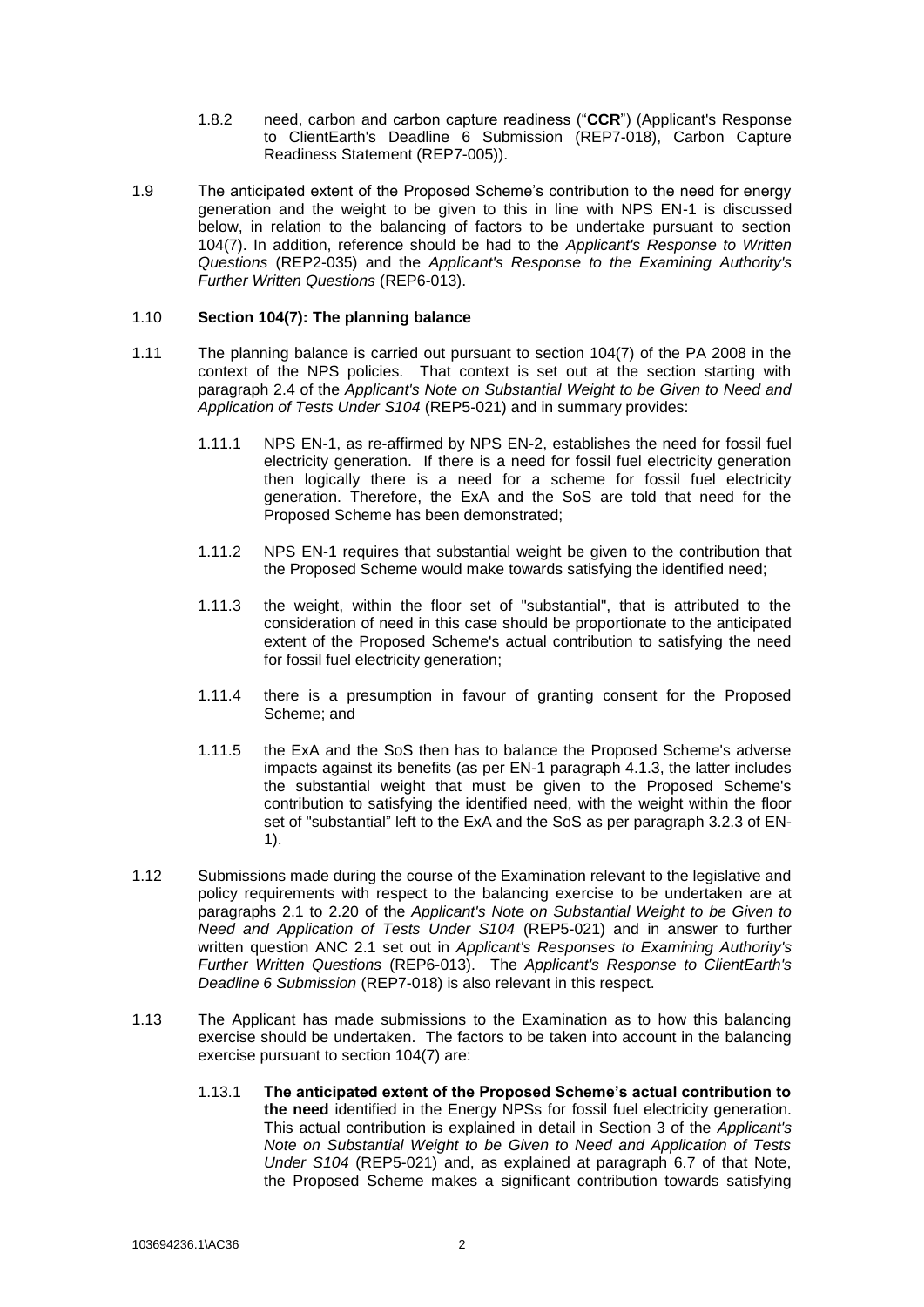the various aspects of the need identified for fossil fuel generating infrastructure in the Energy NPSs. A **high degree of substantial weight** should be given to the Proposed Scheme as the Proposed Scheme makes a significant contribution to meeting the need identified in NPS EN-1 in the following ways:

- (a) **Generation capacity** The Proposed Scheme will be able to deliver 3.6GW of high efficiency generation as well as store up to 200MW of electricity in its proposed battery storage capability facility. This generation and storage capacity clearly satisfies the identified need for "*significant amounts of new large-scale energy infrastructure*" as set out in paragraph 3.2.3, NPS EN-1;
- (b) **Affordable electricity** The Proposed Scheme contributes to the need to provide affordable energy in line with the Government's energy policy. It does this because of the efficiency gains associated with construction (in relation to reuse of existing land and infrastructure), but more importantly it will bring operational efficiencies the generation network as a whole, which will mean the Proposed Scheme displaces less efficient plant;
- (c) **System services** The Proposed Scheme makes a significant and important contribution to need with respect to the security and resilience of electricity supply. The Proposed Scheme will provide system services which are essential to grid stability and security of supply and which cannot be provided by intermittent renewable sources. The Proposed Scheme would provide those services more efficiently (and at a lower carbon emissions intensity) than existing fossil fuel plants. NPS EN-1 at paragraph 3.3.4 supports a diverse mix of all types of power generation, stating that "*fossil fuel generation can be brought on line quickly when there is high demand and shut down when demand is low thus complementing generation from nuclear and the intermittent generation from renewable*s."; and
- (d) **Benefits to society and the economy** The Proposed Scheme would provide benefits to society and the economy by assisting with reducing the average carbon intensity of the UK's electricity and the continued decarbonisation of other sectors as they electrify. This in turn results in indirect benefits from the Proposed Scheme in relation to reduced greenhouse gas emissions in other sectors.

The Proposed Scheme's contribution to the above factors is expanded upon in the following documents submitted during the Examination: Agenda Item 3 of the *Written Summary of Applicant's Oral Case at Issue Specific Hearing (Environmental Matters)* (REP4-012); Section 3 of the *Note on Substantial Weight to be Given to Need and Application of Tests Under S104* (REP5- 021); the *Applicant's Response to Deadline 5 Submission by Julian May* (REP6-014); and the *Applicant's Response to ClientEarth's Deadline 6 Submission* (REP7-018). National Grid's response to Examining Authority's further written question ANC 2.3 (REP6-020) is also relevant in this respect.

#### 1.13.2 **Other benefits of the Proposed Scheme**:

(a) The use of existing operational land - this minimises the use of greenfield land and compulsory acquisition of existing farm land. This also means there are fewer environmental impacts during construction and operation than a new power station might have on previously undeveloped land, or on land that does not have an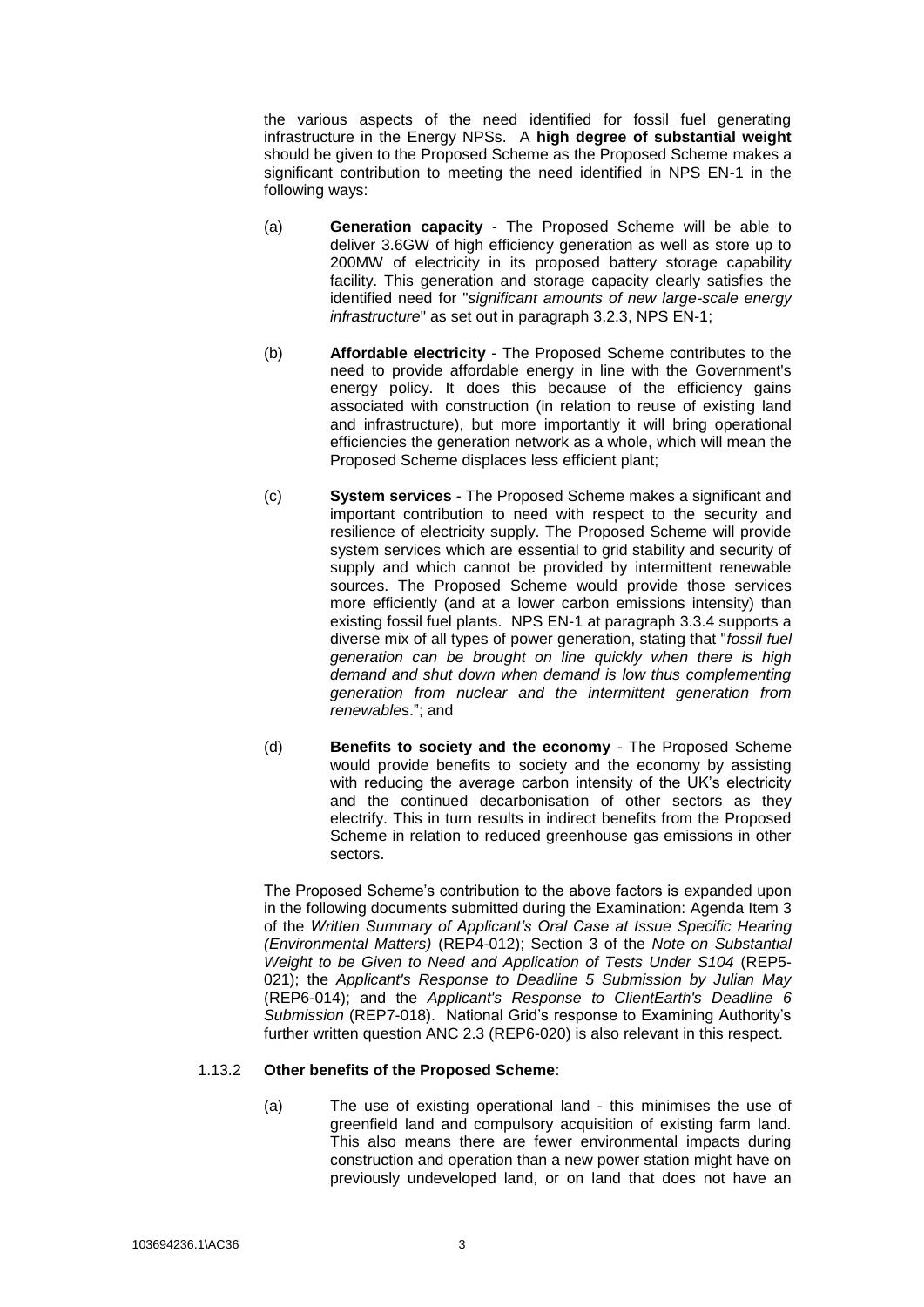existing electricity generating use (see submissions made under the heading "Affordability" starting at paragraph 3.5 of at *Note on Substantial Weight to be Given to Need and Application of Tests Under S104* (REP5-021));

- (b) The use of existing infrastructure the re-utilisation of as much existing infrastructure as possible (such as the existing cooling systems, cooling towers (which are more efficient than any alternatives that could be newly constructed elsewhere) and steam turbines at Drax Power Station) avoids such infrastructure potentially becoming redundant despite remaining within its operating life and being capable of contributing to more efficient energy production and a lower carbon footprint (given it is already constructed) (see submissions made under the heading "Affordability" starting at paragraph 3.5 of the *Note on Substantial Weight to be Given to Need and Application of Tests Under S104* (REP5-021));
- (c) Support to the local economy by providing significant employment opportunities during the construction works, which would generate approximately direct 1,200 full-time equivalent (FTE) / jobs per year as well as approximately 600 FTE indirect and induced jobs, as well as job retention given Units 5 and 6 would be repowered as Units X and Y and carry on operating (see the summary of effects at section 14.12 of ES Chapter 14 Socio-Economics (APP-082));
- (d) Net gain for biodiversity for area-based habitats (7%) and linear habitats (8%) following implementation of a Landscape and Biodiversity Strategy (see Outline Landscape and Biodiversity Strategy and Biodiversity Net Gain Assessment, both of which are further updated at Deadline 9). Following construction, measures in the Landscape and Biodiversity Strategy would aim to deliver a further gain for biodiversity of habitats by restoring these within the footprint of the Proposed Scheme where possible (see explanation at paragraphs 5.1.6 – 5.1.8 of the *Appropriateness of Proposed Mitigation* (REP2-033)), and the Applicant has amended requirement 8 of the DCO so that the landscape and biodiversity strategy submitted pursuant to that requirement must include "*an explanation for how the design of the authorised works comprised in the stage, which is the subject of the strategy, has sought to maximise the biodiversity net gain of the authorised development as far as practicable*"; and
- (e) That the Proposed Scheme is able to contribute so significantly in terms of electricity generation without significant adverse impacts for various environmental topics is a very material benefit in itself (see paragraph 4.52 of the *Note on Substantial Weight to be Given to Need and Application of Tests Under S104* (REP5-021) where those environmental topics are set out).

#### 1.13.3 **Adverse impacts of the Proposed Scheme**:

(a) GHG emissions – The Proposed Scheme would result in an increase in GHG emissions of 90%. However, it is important to take into account that the Proposed Scheme also delivers a 173% increase in capacity and has indirect benefits on GHG emissions given it would (1) displace less efficient, higher GHG producing generating plant, and (2) facilitate decarbonisation and hence lower GHG emissions in other sectors due to electrification. Further, the Proposed Scheme is Carbon Capture Ready, and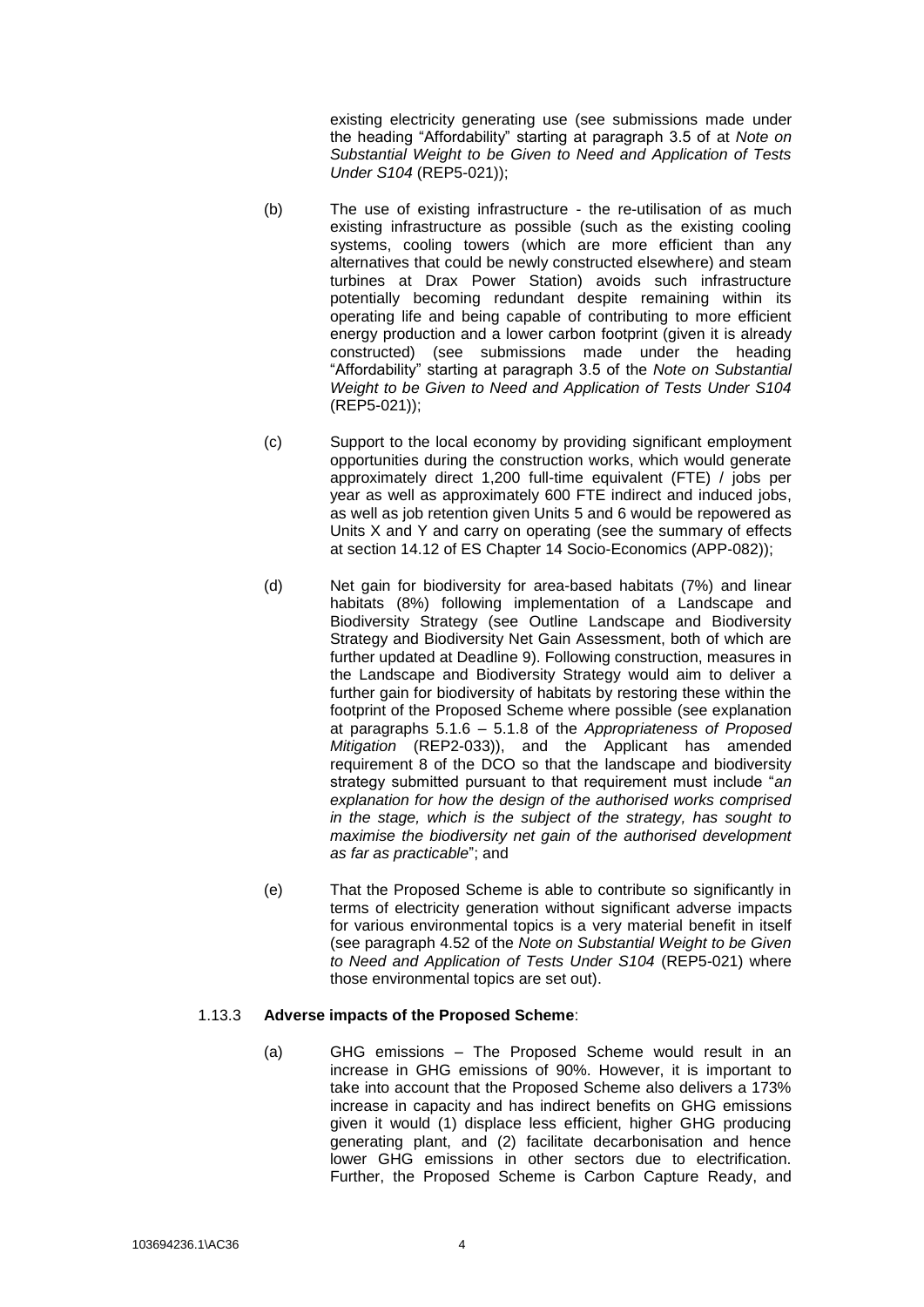therefore compliant with the requirement set out in EN-1 paragraph 3.6.6, EN-2, paragraphs 2.3.4 and 2.3.5 and the Carbon Capture Readiness (Electricity Generating Stations) Regulations 2013. In this way the scheme complies with Government policy which recognises that fossil fuel plant can contribute to the transition to a low carbon economy as a whole but requires such plant to be able to adopt measures to lower its individual carbon emissions as soon as such technology can be deployed. The Applicant has made detailed submissions in this respect to explain the considerations to be taken into account in relation to this adverse effect, in order to avoid an overly simplistic approach; see paragraphs 4.5 – 4.29 of the *Note on Substantial Weight to be Given to Need and Application of Tests Under S104* (REP5-021); and paragraphs 1.54 – 1.59 of the *Applicant's Response to ClientEarth's Deadline 6 Submission* (REP7-018) (in terms of the assessment methodology in this respect, the Applicant's position is as set out in response to further written questions ANC 2.2 and 2.4 (REP6-013) and the Applicant's response to the Examining Authority's Rule 17 request, submitted at Deadline 9 in which the Applicant addressed questions in relation to the grant of consent for Unit X alone. A further point in this regard (not expressly stated in the Rule 17 letter response), is that withholding consent for Unit Y would effectively lead to a portion of an existing site for electricity generation not being used. Plainly this would be inefficient and likely to lead to the requirement for a lesser site with knock on environmental effects elsewhere. Where the need exists for the electricity generated, existing generation sites ought to be used as efficiently as possible. The Applicant considers that the standalone effect from GHG emissions should be given limited weight because it does not reflect the totality of impacts of the scheme in this regard which would in fact be beneficial;

(b) Landscape and visual effects – The landscape measures proposed by the Applicant are proportionate and sufficient to minimise the visual effects on Landscape Character Areas / Types and the Lower Derwent Locally Important Landscape Area to the extent reasonably practicable given the scale and nature of the Proposed Scheme and its visual context. The Applicant has continued to consider what further mitigation it can provide throughout the Examination in order to reduce or offset the adverse effects of the Proposed Scheme. The Applicant's efforts in this respect are recorded in the *Appropriateness of Proposed Mitigation document submitted at Deadline 2* (REP2-033) and the *Applicant's Response to North Yorkshire County Council's and Selby District Council's Position on Landscaping* (REP8-011), and the update to the Deadline 8 response submitted at Deadline 9, which confirms that the Applicant has agreed with Selby District Council ("**SDC**") to provide an increased contribution towards projects to offset the adverse landscape effects of the Proposed Scheme, in addition to the mitigation already proposed. SDC and the Applicant are agreed that the Applicant has reduced the effects of the Proposed Scheme as far as reasonably practicable, and is providing an appropriate amount of offsetting. Whilst it appears NYCC agrees that the Applicant has reduced the effects of the Proposed Scheme as far as reasonably practicable (given its focus, in the mitigation hierarchy, on offsetting, as set out in the *Applicant's Response to North Yorkshire County Council's and Selby District Council's Position on Landscaping* (REP8-011)), it does not agree that the Applicant has provided sufficient offsetting and considers an amount of £3 million would be appropriate. The reasons why the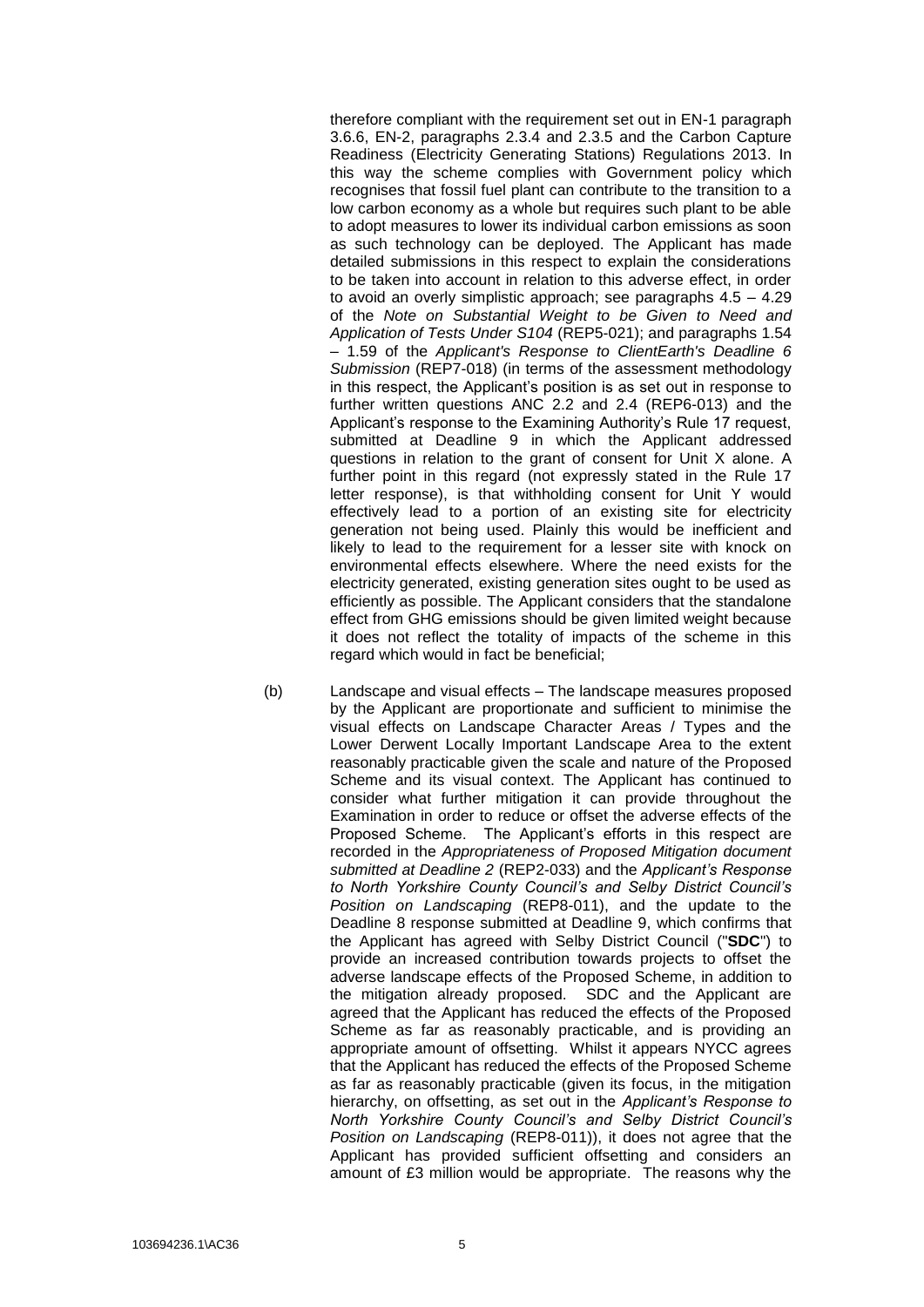Applicant considers this unreasonable are set out in the *Applicant's Response to North Yorkshire County Council's and Selby District Council's Position on Landscaping* (REP8-011) and the update to that submitted at Deadline 9. Accordingly, the Applicant considers that it has taken the necessary measures to minimise the effects of the Proposed Scheme on landscape and visual amenity as far as reasonably practicable as required by paragraphs, 2.6.5 and 2.6.8 of EN-2. Accordingly, the visibility of the Proposed Scheme can be given limited weight pursuant to paragraph 2.6.10 of NPS EN-2;

- (c) Socio economic A limited reduction in jobs is anticipated during the operational phase. The reduction in the number of jobs during operation will be managed through natural reductions in staff (e.g. due to retirement). Where possible, staff would be redeployed. This impact is unlikely to be significant at the local or regional level relative to the sizeable retention of jobs on the site, and should be given limited weight.
- (d) Traffic and transport Moderate adverse, short term effects are predicted on vehicular delays and junction performance. These effects will be temporary, and are expected to occur for two months during the construction stage for Unit X and then Unit Y. These impacts can therefore be given limited weight.
- (e) Heritage There would be a temporary, short-term adverse effect of minor significance to the setting of Drax Augustinian Priory resulting from the temporary construction laydown during the construction of Unit X and Unit Y. There would be a permanent, long-term adverse effect on the setting of the Priory of minor significance resulting from the impact of new built forms in the landscape (Units X and Y) during operation. There would be a temporary short-term adverse effect of minor significance to the setting of the Scurff Hall resulting from the construction of the Gas Pipeline and the associated Above Ground Installation. In the context of the NPPF, effects of minor significance in the Historic Environment Chapter of the Environmental Statement (APP-076) equate to less than substantial harm. Therefore, the effects of the Proposed Scheme will result in less than substantial harm on designated heritage assets. Given the small and largely temporary degree of harm caused to heritage assets, the Applicant considers that the public benefits of the Proposed Scheme outweigh that harm (in accordance with NPS EN-1, paragraph 5.8.15) and it can accordingly be given limited weight.
- 1.14 The Applicant considers that the high category of substantial weight that should be given to the anticipated extent of the Proposed Scheme's actual contribution to satisfying the demonstrated need (as well as the other beneficial impacts of the Proposed Scheme) is not outweighed by the above adverse impacts.

#### 1.15 **Section 104(4)-(6): Decision that results in a breach of international obligation or UK enactment, or would be unlawful**

1.16 With respect to section 104(4), deciding the Application in accordance with the relevant NPSs would not lead to the UK being in breach of any of its international obligations. The Applicant has made extensive submissions during the Examination in this respect, including from paragraph 3.48 of the *Written Summary of Applicants Oral Case at Issue Specific Hearing (Environmental Matters)* (REP4-012); section 5 and paragraphs 6.11 – 6.23 of *Applicant's Note on Substantial Weight to be Given to Need and Application of Tests Under S104* (REP5-021); from paragraph 1.66 of *Applicant's Response to ClientEarth's Deadline 6 Submission* (REP7-018). In addition, the